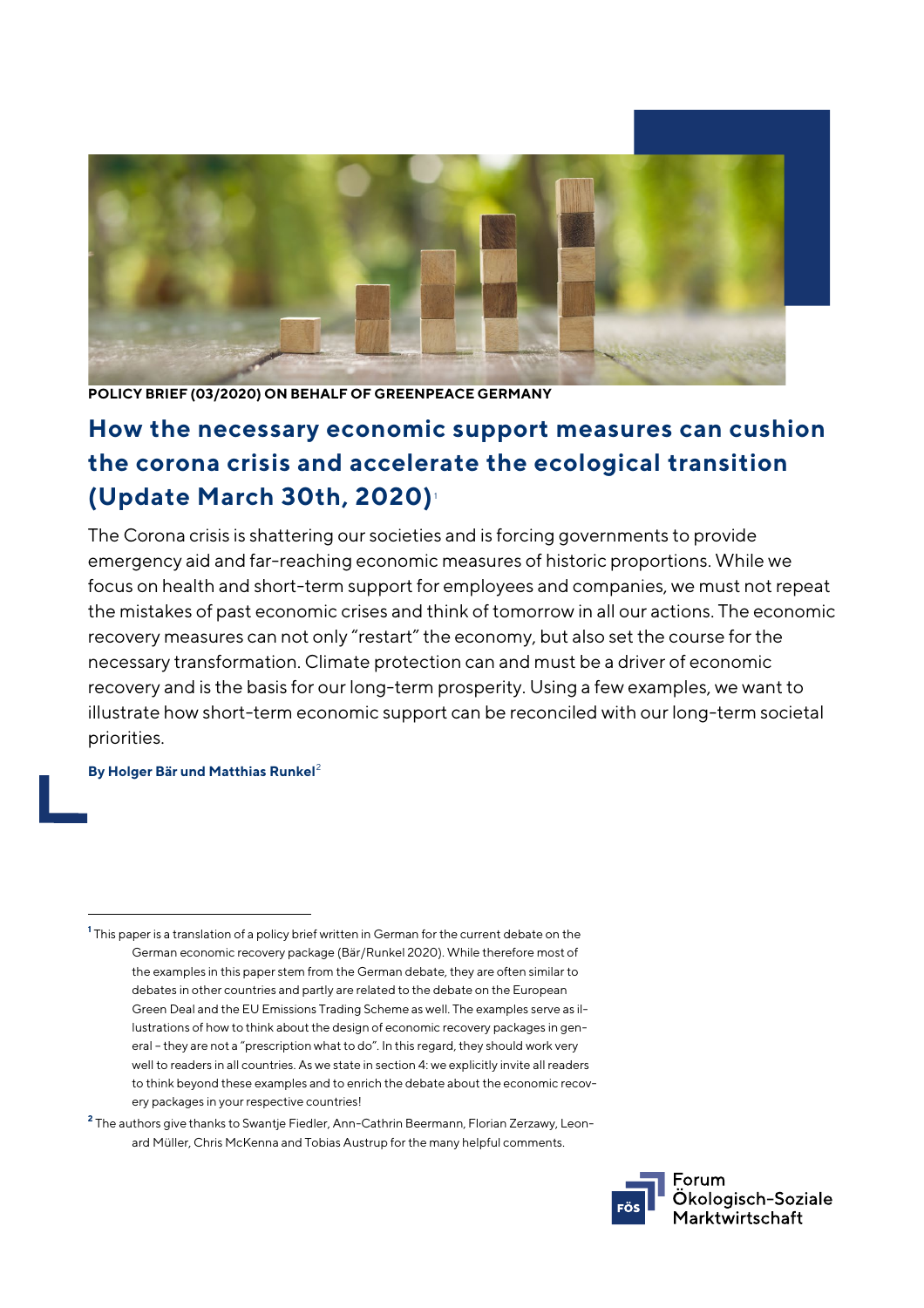The spread of the coronavirus poses enormous challenges for individuals and companies. Public life and the economy are at a standstill in some areas. In addition to the major challenges for our health care system, short-time work **[3](#page-1-0)** , redundancies, liquidity bottlenecks, insolvencies, and many other problems are looming.

The State is forced to support the affected households and companies. Under the pressure of the crisis, far-reaching decisions are being made at a rapid pace and massive public expenditures are being outlined that will have an effect for many years beyond the corona crisis.

The paper is intended to provide a first impetus to the debate on the shape of these historic stimulus measures. For even after the corona crisis, we will still have to find solutions to the climate crisis, structural change, growing inequality and other social challenges. The aid now planned for an economic relaunch can set the course for the necessary transformation to a climate-friendly economy.

#### **1 What is needed in the short term**

The focus of fiscal and monetary policy measures to date has rightly been on short-term support for those most affected and on general financial relief for citizens, the selfemployed, and companies. The central focus is on bridging the temporary loss of wages and income of many people and providing short-term, temporary support to affected companies in order to minimise the economic consequences of the current exceptional situation. "First, focus on hardship, not G.D.P" (Krugman 2020). Banks are also being supported with the aim of facilitating lending to those affected and bridging liquidity bottlenecks.**[4](#page-1-1)**

Due to the great uncertainty regarding the coming weeks and months, these short-term measures represent a necessary rescue package for those whose livelihoods are threatened. Personal and business insolvencies due to the temporary economic standstill must be prevented as much as possible in order to facilitate a quick return to normal business operations.

As a matter of principle, these measures should be *timely*, *targeted,* and *temporary* (Bofinger et al. 2020). They must act quickly, address those affected, and be limited to the time of the crisis. Since this is not always affordable, less targeted, less efficient but quick acting, effective measures may also be necessary.

Figure 1 compares the size of the national packages of measures in relation to the national gross domestic product (GDP). With a 750 billion euro package of measures, Germany can replace around one fifth of its national GDP. In Austria this would currently be around 9%. Both countries benefit from relatively low public debt ratios (see e.g. Trading Economics 2019), which provide scope for further measures.



#### **Figure 1: Size of economic aid measures relative to countries' GDP**

Source : Own figure based on Quartz (2020) and \* https://treasury.gov.au/coronavirus, \*\* https://www.japantimes.co.jp/news/2020/03/23/business/economy-business/japanconsiders-%C2%A530-trillion-stimulus-fight-coronavirusoutbreak/#.XnymU4hKhPY

The existing social networks in Germany as well as the measures already initiated and announced will take care of the majority of those affected. Still, the potential advantages of an unconditional basic income seem to be apparent in such a situation. The crisis shows that the societal debate (e.g. Gkantiragas 2020) on the introduction of a basic income should be further promoted.

Depending on the duration and depth of the economic recession, further steps may be necessary. One general rule could be to reduce the composition of tax income and to reduce the tax burden on labour (relative to taxes on capi-

> and they don't need to look for new employees after the crisis while employees do not get laid off in a crisis situation.

**<sup>4</sup>** Table 1 at the end of the paper gives an overview on measures agreed throughout different countries.



j

<span id="page-1-1"></span><span id="page-1-0"></span>**<sup>3</sup>** "Kurzarbeit" in German. A measure used in a number of European countries in recessions in which workers agree to accept a reduction in working time while the firms avoid laying them off. Part of the "lost" wage income are paid for by the government. The goal is to create advantages for everyone in a crisis: companies wage bill is lowered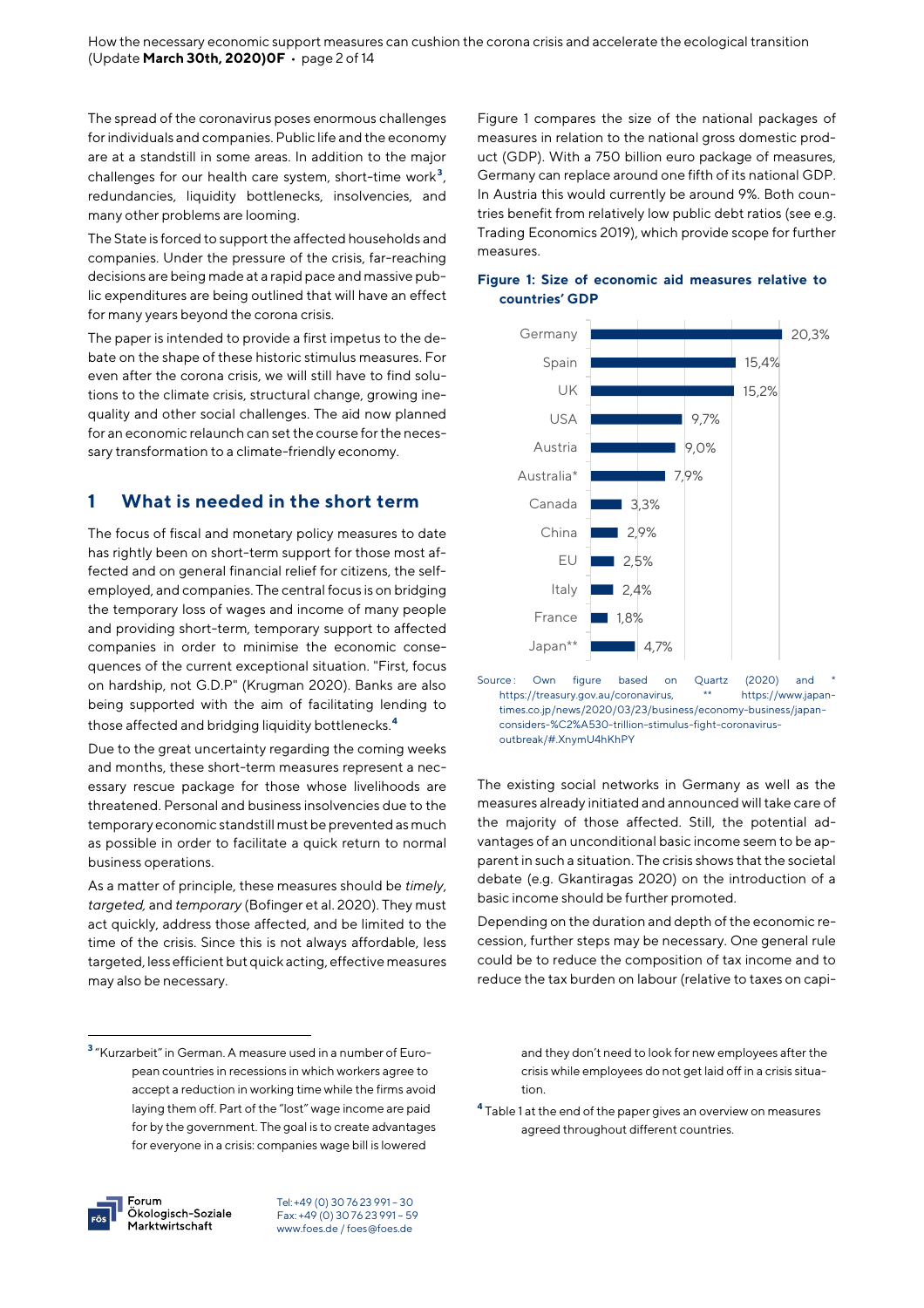tal and environmental taxes on pollution and resource con-sumption)<sup>[5](#page-2-0)</sup>. In the short term, this must be financed through government expenditure with corresponding public debt; in the long term, government tax revenues should be reformed and financed more strongly through the environmental taxes (FÖS 2019). Linked to this is the question of how to design a fairer tax system that offers new answers to growing inequality.

# **2 Lessons from the 2008 financial crisis**

Economic crises teach us that they are always **both an opportunity and a risk**. They often bring radical change and trend-setting decisions - both positive and negative.

In the 2008 financial crisis, for example, climate protection and other long-term goals were pushed into the background, while short-term economic interests instead dominated the political agenda. Climate protection lost priority on the political agenda. For years, climate change was noticeably less debated in the Bundestag before its presence increased again (see figure). There is no time for another postponement. Economic recovery and climate protection can - and must - go hand in hand this time.

Forum Ökologisch-Soziale Marktwirtschaft

j

Tel: +49 (0) 30 76 23 991 – 30 Fax: +49 (0) 30 76 23 991 – 59 [www.foes.de /](http://www.foes.de/) [foes@foes.de](mailto:foes@foes.de)





Source: ZEIT Online, [https://www.zeit.de/politik/deutschland/2019-](https://www.zeit.de/politik/deutschland/2019-09/bundestag-jubilaeum-70-jahre-parlament-reden-woerter-sprache-wandel#s=klimawandel%2Cfinanzkrise) [09/bundestag-jubilaeum-70-jahre-parlament-reden-woerter-spra](https://www.zeit.de/politik/deutschland/2019-09/bundestag-jubilaeum-70-jahre-parlament-reden-woerter-sprache-wandel#s=klimawandel%2Cfinanzkrise)[che-wandel#s=klimawandel%2Cfinanzkrise](https://www.zeit.de/politik/deutschland/2019-09/bundestag-jubilaeum-70-jahre-parlament-reden-woerter-sprache-wandel#s=klimawandel%2Cfinanzkrise)

Crises are a **breeding ground for new ideas** - good and bad - and a catalyst for their dissemination. The "scrapping premium" (officially: environmental bonus), which was conceived as an economic stimulus measure without consideration of ecological effects, has become infamous. As a result, old vehicles that could have been used for years were scrapped. They were replaced by vehicles that were on average more powerful and had higher CO<sub>2</sub> emissions. The Obama administration made things better: the American Recovery Act of 2009 promoted the creation of almost one million clean energy jobs in the wind and solar industries in the following years (Lashof 2020).

Another lesson is that some stimulus measures run the risk of preventing structural change. One example from the 2008 financial crisis is the so-called "zombie banks", which were only kept alive by subsidies and liquidity injections. The danger of a repetition of such unintended consequences of economic stimulus measures still exists today -

> be used to reduce the tax burden on "goods" labour (as in: every work hour), in order to reduce unemployment and allow wages to rise.

<span id="page-2-0"></span> $^5$  "Tax bads, not goods" is an important slogan in the work of Green Budget Germany / Forum Ökologisch-Soziale Marktwirtschaft. It emphasizes that very idea: that higher taxes should be put on societal "bads" (like pollution and resource consumption) and the higher revenues should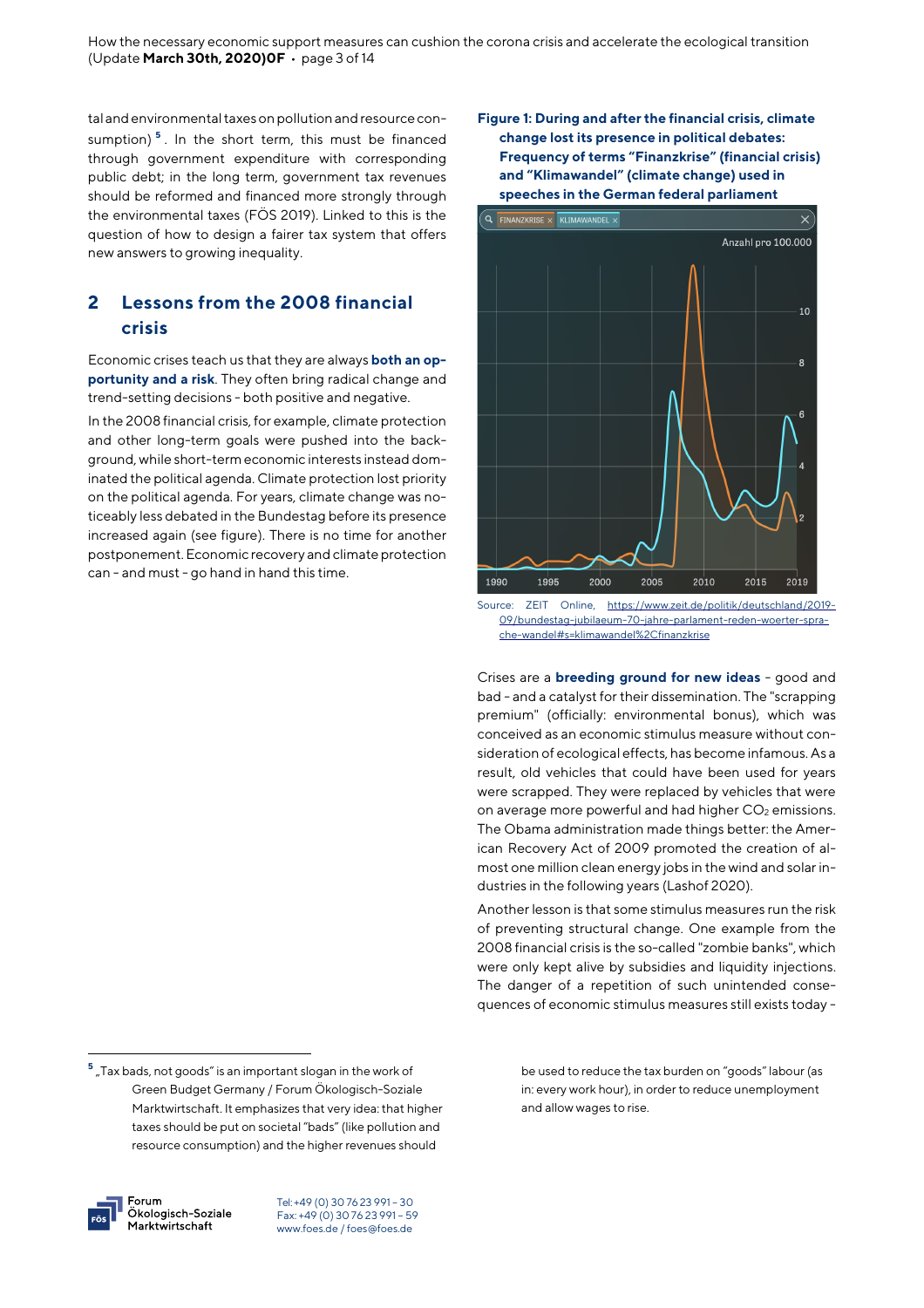How the necessary economic support measures can cushion the corona crisis and accelerate the ecological transition (Update **March 30th, 2020)0F** • page 4 of 14

e.g. if fundamental structural change is to be "paused" for short-term crisis management:

> *"Europe should forget about the Green Deal now and focus on the coronavirus instead."*

#### **Andrej Babiš, Czech Prime Minister**

However, a sustainable structural policy does not attempt to "prevent" structural change, but recognises it and uses it to achieve social goals (climate protection, sustainable development, others) through it (cf. Bär/Jacob 2013). It is therefore important to examine economic stimulus measures and demands for their long-term effects and not only for their short-term contribution. Taking this into account, the mobilisation of enormous sums of money worldwide can also serve to seize a "historic opportunity" to jointly tackle the economic crisis and the climate crisis:

> *"Governments need to make sure they keep clean energy transitions front of mind as they respond to this fast-evolving crisis (...) They have a historic opportunity today to steer those investments onto a more sustainable path."*

#### **Fatih Birol, Executive Director International Energy Agency**

There is widespread agreement on many of the measures necessary in the short term (see section 1). National governments are mobilizing sums in the double or triple-digit billions to combat the crisis and are taking measures that would have been unthinkable only a short time ago. Given these huge levers, we should think very carefully about how to deal with them and beware of short-sighted crisis management that ignores long-term goals (i.e. we should leave the "wrong" things). Instead, we must do the "right" thing and think about tomorrow, i.e. implement measures

Forum Ökologisch-Soziale Marktwirtschaft

j

Tel: +49 (0) 30 76 23 991 – 30 Fax: +49 (0) 30 76 23 991 – 59 [www.foes.de /](http://www.foes.de/) [foes@foes.de](mailto:foes@foes.de)

that combine short-term interests (economic stabilisation) with the long-term perspective (energy system transformation, decarbonisation, digitalisation). Translating such ideas into concrete measures in economic stimulus packages would create real win-win situations.

#### **3 Avoid the "wrong things"**

"Primum non nocere - first do not harm" is part of the Hippocratic Oath. The same should apply to the "healing" of an economic crisis. Otherwise, there is a danger that fighting the short-term crisis will lead us to postpone urgent tasks and thus take one step forward and at the same time two steps back. Because, as Michael Thöne correctly notes: "The corona crisis relativizes the other problems, but their absolute size does not diminish. Rather, an additional, very large and acute problem has come on top of it" (Thöne 2020).

Many actors are already bringing their demands to bear in the current debate on the economic distortions resulting from the corona crisis. In some cases, demands from before the crisis are now reappearing in the guise of "necessary economic measures". Some of them are in conflict with the long-term goals of climate protection. Examples from the European and German policy arena are:

- EU: Abolition of EU emissions trading (Barteczko 2020)
- EU: Softening of the CO2 targets EU car manufacturers (Mortsiefer 2020)
- EU: Putting European Green Deal "on hold" (Simon 2020)
- Germany: Postponement of the introduction of the CO2 price and the fertilizer ordinance (ntv 2020)
- Germany: Postponement of the increase of the air transport tax (Kiani-Kreß 2020; RND 2020)

The current crisis differs from typical economic crises **[6](#page-3-0)** , which is why these demands would not only cause great damage from a climate policy point of view, but would also have little economic impact in the current situation.

Furthermore, such demands unsettle actors who have set their sights on long-term decisions (e.g. investors in renewable energies or companies investing in their decarbonisation), they slow down the necessary structural change towards a sustainable, low-carbon economy. Especially in a crisis, "directional stability"**[7](#page-3-1)** is extremely important and an internationally coordinated economic policy has great advantages over an approach in which each country sets different priorities in national economic stimulus packages

> they want to educate themselves in the crisis, and to investors who invest their money in the expansion of renewable energies, for example.

<span id="page-3-0"></span>**<sup>6</sup>** See comments by (Bofinger et al. 2020) on how the current situation represents both a supply and demand crisis.

<span id="page-3-1"></span>**<sup>7</sup>** This applies both to investment decisions by companies, to employees who are thinking about the direction in which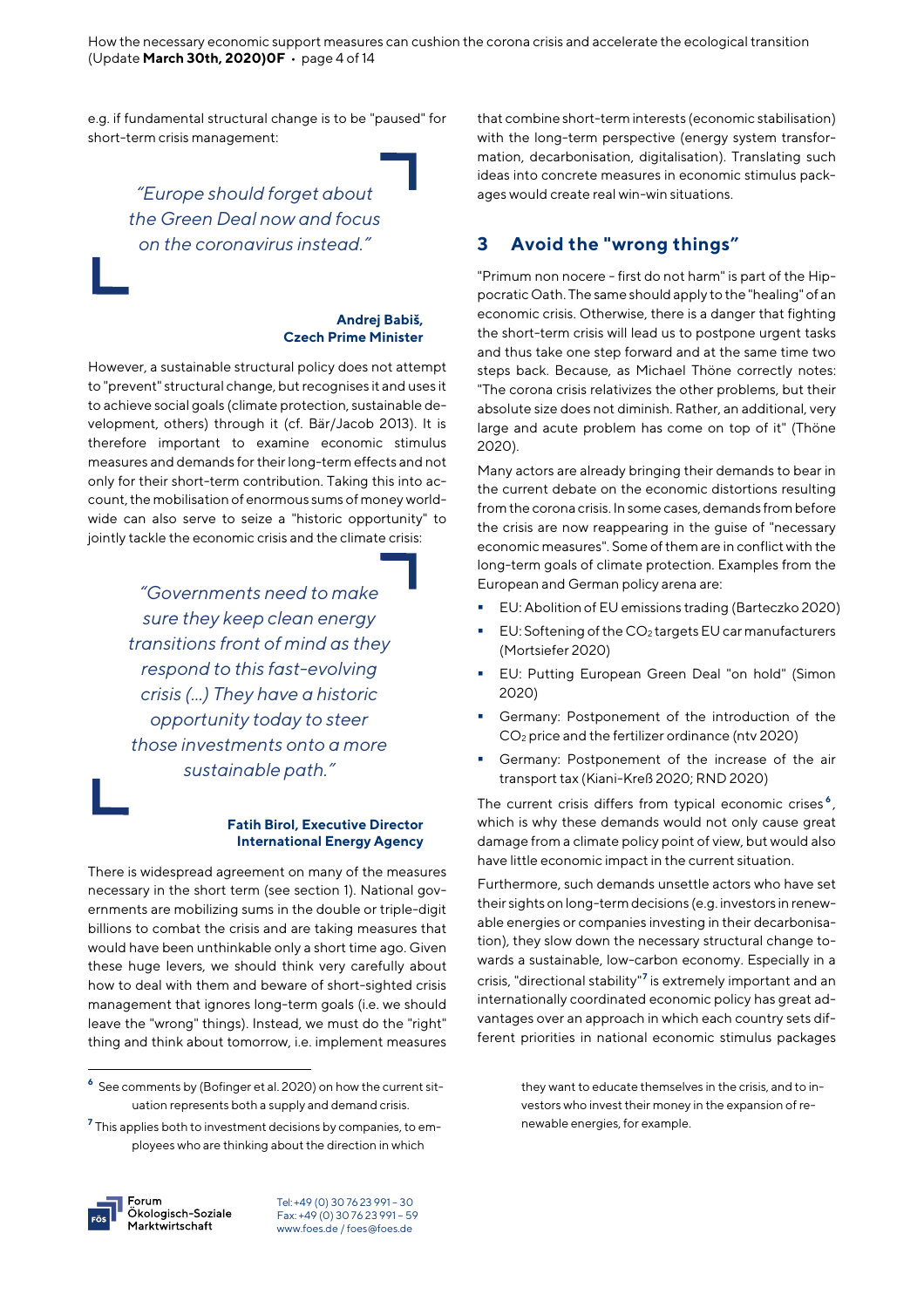(OECD 2020). Additionally, the long-term costs of unabated or "postponed" climate protection clearly exceed the investment requirements for the necessary decarbonisation. This insight should be common sense since the Stern Review (Stern et al. 2006).

### <span id="page-4-0"></span>**4 Doing the "right thing" and thinking about tomorrow**

The Hippocratic Oath further says: "secundum cavere, tertium sanare - secondly be careful**[8](#page-4-1)** , thirdly heal". A good approach therefore attempts to think of short- and long-term challenges together: when dealing with the acute and short-term effects, not to lose sight of the requirements of long-term transformation tasks and to find potential synergies between the different objectives**[9](#page-4-2)** :

- 1. **Health**: measures reduce the number of new infections and strengthen the health system.
- 2. **Emergency aid for employees\* and companies**: Measures provide short-term support for employees\*, households, and companies to cushion social hardship and economic downturn.
- 3. **Green structural change**: measures steer the economic relaunch in the right direction and promote sustainable structural change.

"Thinking about tomorrow" means above all keeping an eye on green structural change - without it we will not achieve any German or European climate protection or development goals. We should regard the massive public spending in the context of combating the corona crisis as **investments in the future** and use it to prepare companies and employees for structural change, to accelerate it and thus combine economic opportunities and climate protection**[10](#page-4-3)**.

The following examples are an invitation to reflect critically on them and think creatively about the areas where there is further potential for synergy between the short term and the long term.

- <span id="page-4-2"></span>**<sup>9</sup>** The three-phase model by Fischedick & Schneidewind (2020) is similar to our approach.
- <span id="page-4-6"></span><span id="page-4-3"></span>**<sup>10</sup>** This is precisely what Fischedick and Schneidewind (2020) call "targeted exploitation of synergy potential for urgently needed investments in the future".
- <span id="page-4-4"></span>**<sup>11</sup>** Part of the German "Klimapaket" climate policy package adopted at the end of 2019 was to increase the air traffic tax, which is scheduled to go into effect April 1st, 2020.
- <span id="page-4-5"></span>**<sup>12</sup>** Lashof (2020) makes a similar argument with regard to the workers who lost their jobs in the US oil industry: "Let's



j

Tel: +49 (0) 30 76 23 991 – 30 Fax: +49 (0) 30 76 23 991 – 59 [www.foes.de /](http://www.foes.de/) [foes@foes.de](mailto:foes@foes.de)

### **4.1 Aviation: Avoiding the wrong things and thinking about tomorrow**

In the **short term**, demands for postponement of the increase in air traffic tax**[11](#page-4-4)** ("by at least one year", according to the "Vereinigung Cockpit" (German Association of commercial aircraft pilots and flight engineers)) should be rejected. Such demands fail to recognise that the current collapse is not related to these policy measures, but is due to temporary entry bans, changes in travel behaviour, etc. After the end of the crisis, air travel will in all probability return to its pre-crisis levels. It would be a fatal sign in terms of climate policy if legislators were now to call on citizens to "fly more" and postpone or relax urgently needed climate protection measures.

Of course, the industry has been hit extremely hard by the current crisis and should be supported to an appropriate extent. Sensible approaches are to be found among employees (short-time work compensation, further training, increased parental allowance for parents who look after their kids at home, etc.)**[12](#page-4-5)** as well as among companies particularly short term liquidity support and deferrals. However, these crisis support measures should not inhibited the necessary reforms in the sector.

In the **long term**, the aid funds could be linked to increased investment in climate-friendly technologies (e.g. increasing research expenditure on alternative fuels, climatefriendly drives, etc.) **[13](#page-4-6)** . The economic relaunch must be geared to the necessary change.

### **4.2 Urban transport: Enabling winwins for health & environment**

A major problem of the current crisis is mobility. Goods and passenger transport must be maintained despite the health risks in order to enable critical transport flows and services. A **short-term** contribution to solving this problem could be investments in health security, e.g. by disinfecting

> help those workers directly, such as by direct payments and extended unemployment and health benefits—not by increasing subsidies for oil production or bailing out oil companies."

**<sup>13</sup>** An ecologically and economically sensible short-term measure is the prevention of "ghost flights", which only serve to ensure that airlines do not lose their entitlement to flight slots. The European Commission has now reacted and suspended the regulation for four months (Morgan 2020).

<span id="page-4-1"></span>**<sup>8</sup>** Probably a "luxury" that political decision-makers currently would like to have and do not have.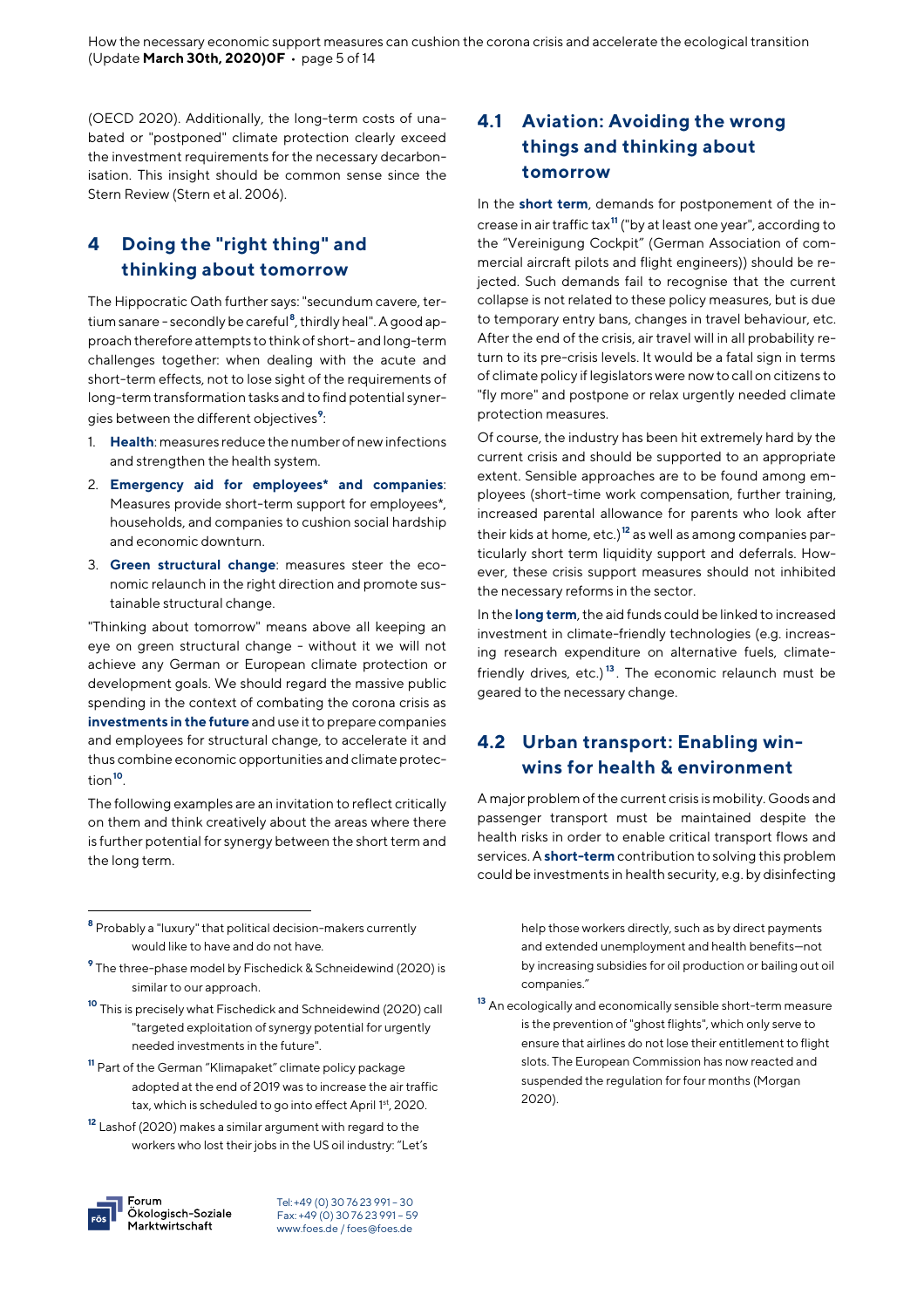buses, trains etc. The role models could be cities with experience of epidemics in densely populated areas, such as Hong Kong or Singapore.

An increasing importance of bicycles in passenger transport can be expected. Offers for bike sharing**[14](#page-5-0)** and cargo bikes**[15](#page-5-1)** are already being adapted. In Bogotá, roads have been temporarily converted to bicycle traffic to facilitate mobility for people with a lower risk of infection (Walker 2020). It is true that relying on cars also represents a low-risk alternative. However, for many people, especially those on low incomes, this is not an option.

With a view to the **long term**, it would make sense to switch to bicycles and public transport in urban traffic. The otherwise everyday external effects of urban car traffic (above all noise, pollutant emissions, and traffic congestion) are currently becoming particularly apparent due to their absence. It remains to be seen whether the current crisis will change mobility behaviour in the long term, e.g. in favour of the bicycle. In any case, it will reveal the opportunities and risks of the status quo and identify opportunities for future investments.

# **4.3 "Energiewende": Removing shortterm hurdles to PV investment for the economy and energy system transformation**

**Short-term** investments in small and medium-sized photovoltaic plants can support the economy and secure employment. To this end, the PV cap should be abolished immediately. According to the German Federal Network Agency, this cap on subsidies for the installation of 52 GW will be reached in April 2020, thus already deterring investment in photovoltaics today. The government has wanted to abolish it since September 2019**[16](#page-5-2)**, and a motion by the Greens parliamentary group in the Bundestag to lift the

cap was rejected by the Economics Committee at the beginning of March (Haufe.de 2020). In this area, too, some actors refer to the "more urgent problem" of the corona crisis and thus try to play it off against climate protection (Bareiß 2020 as one example) **[17](#page-5-0)** . The argument that PV supply chains are interrupted and cannot be delivered in Germany is not convincing**[18](#page-5-1)**.

In the case of large-scale PV plants, there may be delays in completion in the short term, as a result of which the entitlement to subsidies is lost, or penalties may become due in the event of delayed commissioning (Enkhardt 2020). In this respect, the German Solar Industry Association has requested the Federal Government to extend the deadlines for the realisation of such large-scale projects. This is a sensible measure in order not to harm investors.

In the **long term** and from a global perspective, it is important that investments in renewable energies do not come to a standstill, but that governments use this "historic opportunity" to accelerate the global transformation of energy systems (Birol 2020). For Germany, lifting the PV cap and promoting the installation of (especially small and medium-sized) PV systems and electricity storage **[19](#page-5-3)** would make double sense - to support the economic situation in the short term and to decarbonise electricity generation in the long term.

### **4.4 Public funding for energyefficient building refurbishment: Win-win for the construction industry & climate protection**

**Short-term** investments from the climate protection programme 2030 (e.g. for energy-related building refurbishment, replacement of oil heating systems) would contribute to stabilising the economic situation and have positive long-term effects if they could be sped up. Investments in



 $\overline{a}$ 

<span id="page-5-0"></span>**<sup>14</sup>** When using bike sharing (also car sharing), the question of the possibility of transmission between users via surfaces (especially handlebars/ steering wheels) arises. The Robert Koch Institute comments: "On the other hand, transmission via inanimate surfaces has not yet been documented. Other sources in the media speak of up to 72 hours that the viruses can survive on surfaces (SPIEGEL 2020).

<span id="page-5-1"></span>**<sup>15</sup>** As an example we would like to refer to the Berlin support pro-gramme for cargo bikes[: https://www.lastenfahrrad](https://www.lastenfahrrad-zentrum.de/f%C3%B6rderung-kaufpr%C3%A4mie/berlin/)[zentrum.de/f%C3%B6rderung-kaufpr%C3%A4mie/ber](https://www.lastenfahrrad-zentrum.de/f%C3%B6rderung-kaufpr%C3%A4mie/berlin/)[lin/](https://www.lastenfahrrad-zentrum.de/f%C3%B6rderung-kaufpr%C3%A4mie/berlin/)

<span id="page-5-3"></span><span id="page-5-2"></span>**<sup>16</sup>** Already in the climate protection program 2030 (September 2019) the German government declared that it wants to abolish the PV cap.

**<sup>17</sup>** Note: Thomas Bareiß is Parliamentary State Secretary at the Federal Ministry for Economic Affairs and Energy. Criticism of the failure to recognize the economic significance of the PV sector was voiced, for example, by the German Solar Industry Association (Bundesverband Solarwirtschaft 2020) and the Chief Executive of the German Association of Energy and Water Industries, Kerstin Andreae .

**<sup>18</sup>** Wood Mackenzie analysts stress that the Asian supply chains for photovoltaics and electricity storage are already recovering (Wood Mackenzie 2020).

**<sup>19</sup>** The same applies to investments in charging infrastructure for the transport sector.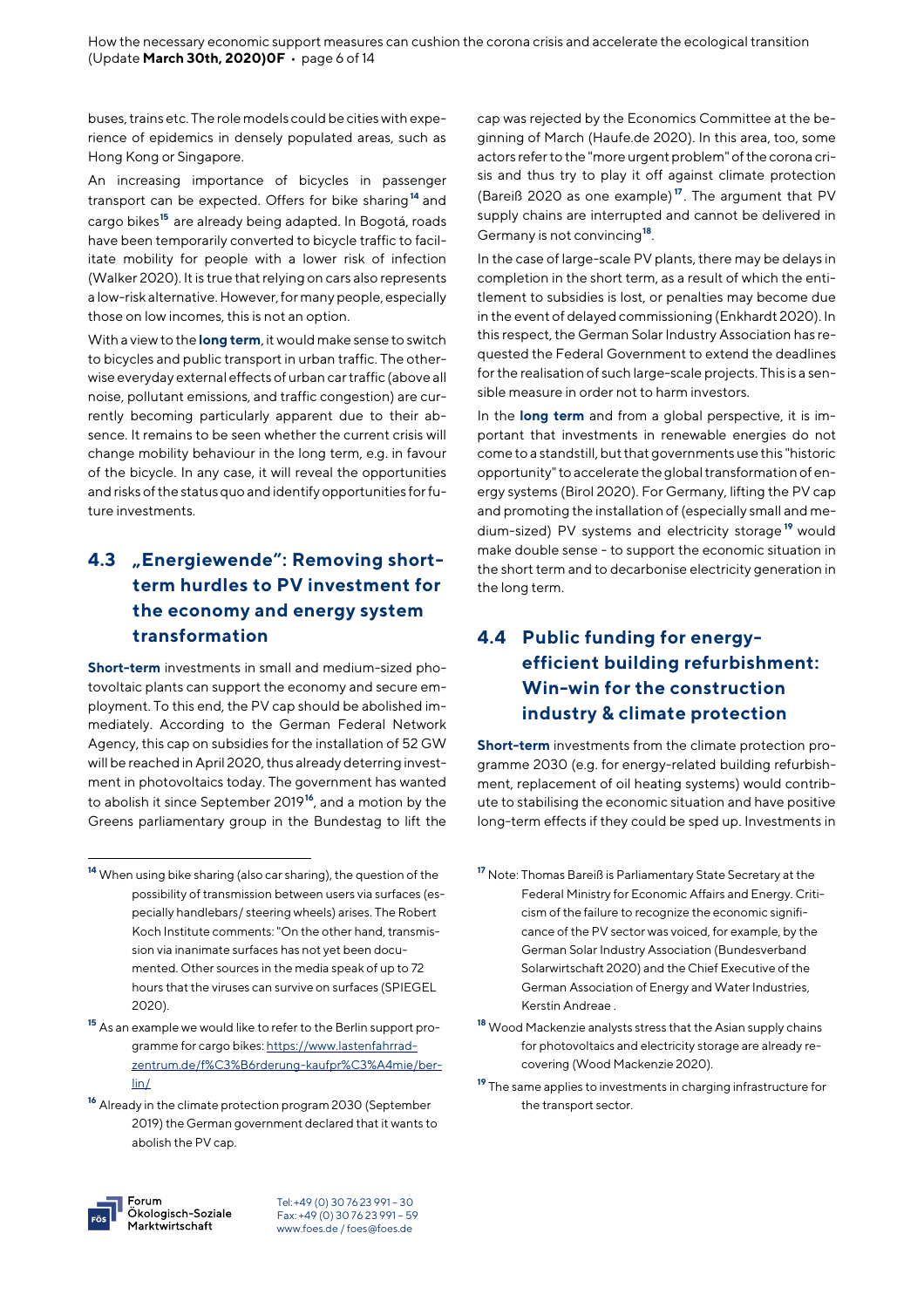energy efficiency in particular can have a strong impact on employment (Umweltbundesamt 2019). Therefore, it would be important to examine which specific measures can be implemented in the quickly. **[20](#page-6-0)**

In the **long term**, higher public and private investments are needed to reduce the energy demand of the building sector. The more funds from the economic stimulus packages are leveraged for this purpose, the more likely it is that the climate targets will be met in 2030.

### **4.5 Work: From the short-term "need to work from home" to more digital collaboration and fewer business trips**

In the **short term**, mobile working from home**[21](#page-6-1)** in the current situation promises a win-win-win situation: people do not pose a risk of infection for others; they can basically continue to work, and care for their children, albeit to a limited extent; ultimately, there is much less commuting and environmental pollution is reduced. **[22](#page-6-2)** In the short term, there is enormous growth potential here for applications that improve digital collaboration**[23](#page-6-3)** and digital further education.**[24](#page-6-4)** In the short term, it is important to help companies and their employees to improve their workflows and collaboration in a timely manner.**[25](#page-6-5)**

From an ecological point of view, the **long-term** perspective is exciting. How quickly will we be able to work better in the home office, and to what extent do employers no

<span id="page-6-4"></span>**<sup>24</sup>** MOOCs (massive open online courses) and digital educational offerings (e.g. udemy, edX, P2PU, Khan Academy) can

Forum Ökologisch-Soziale Marktwirtschaft

j

Tel: +49 (0) 30 76 23 991 – 30 Fax: +49 (0) 30 76 23 991 – 59 [www.foes.de /](http://www.foes.de/) [foes@foes.de](mailto:foes@foes.de)

longer perceive home office use as a "necessary evil" but as an efficient option? How many business trips can and do we want to do without in the future because we have come to know and appreciate better, digital alternatives? There is potential here to stabilize the ecological advantages of "less commuting" or "having to go on business trips" in the long term. In order to tap this potential, the "home office experiences" of those who now work from home should be better through accompanying research. This way, we could better understand the changes needed in the future to enable more people to work more independently of location**[26](#page-6-6)** and in the long term, having to travel less for business purposes and thus reduce environmental impacts.

### **4.6 Further education: using the short-term slowdown to get fit for the demands of tomorrow**

For some employees and companies, the crisis offers **short-term** opportunities to use for further training and up-skilling. **[27](#page-6-7)** Some further training opportunities also have positive effects on the environment. Through "green skills" opportunities, employees can train themselves specifically for the broad structural change of tomorrow.**[28](#page-6-4)**

An important bottleneck is the question of whether and how conventional face-to-face training can be digitalised

> provide short-term alternatives in the crisis to on-site training formats that are currently not possible.

- **<sup>25</sup>** It needs to be clarified who can provide this advice the local Chambers of Commerce or trade unions could play a role here.
- **<sup>26</sup>** The question has not only an ecological, but also a social dimension: against the background of the rent debate in large cities and the rural exodus, a long-term opportunity is emerging here: if villages manage to provide people with the necessary infrastructure for home office work, this can bring location-independent jobs from the cities to the countryside. Such potentials should be actively developed in pilot projects (e.g. the Neuland 21 initiative) detached from the question whether / when the next pandemic will "force" us to work from home.
- **<sup>27</sup>** The "Work for tomorrow" law (Arbeit-von-morgen-Gesetz) passed by the Bundestag on 13.03.2020 is intended not only to simplify access to short-time work benefits, but also to improve the promotion of further training during this period.
- **<sup>28</sup>** An example of this would be motor vehicle mechanics who are undergoing further training in the field of electromobility.

<span id="page-6-5"></span><span id="page-6-0"></span>**<sup>20</sup>** In this context, repairs to public infrastructure (e.g. rail infrastructure) could also be an exciting topic. New construction of railways makes sense in the long term, but due to their planning horizon they are not a short-term contribution.

<span id="page-6-6"></span><span id="page-6-1"></span>**<sup>21</sup>** The term "home office" is used colloquially here for working from home. In many companies, the same occupational health and safety regulations apply to "home office" as to workplaces within the company. In the current situation and in many cases "improvised" home office conditions, one must strictly speaking speak of mobile working from home.

<span id="page-6-2"></span>**<sup>22</sup>** For the sake of completeness, it should be noted that mobile working is not per se associated with ecological advantages - for example, if an additional computer, monitor, etc. is procured.

<span id="page-6-7"></span><span id="page-6-3"></span>**<sup>23</sup>** This includes software for digital meetings (Skype, Google Hangout, Zoom, Go to meeting, etc.) & for interactions between meeting participants\* (Mentimeter, slido.com, Click Meeting, etc.)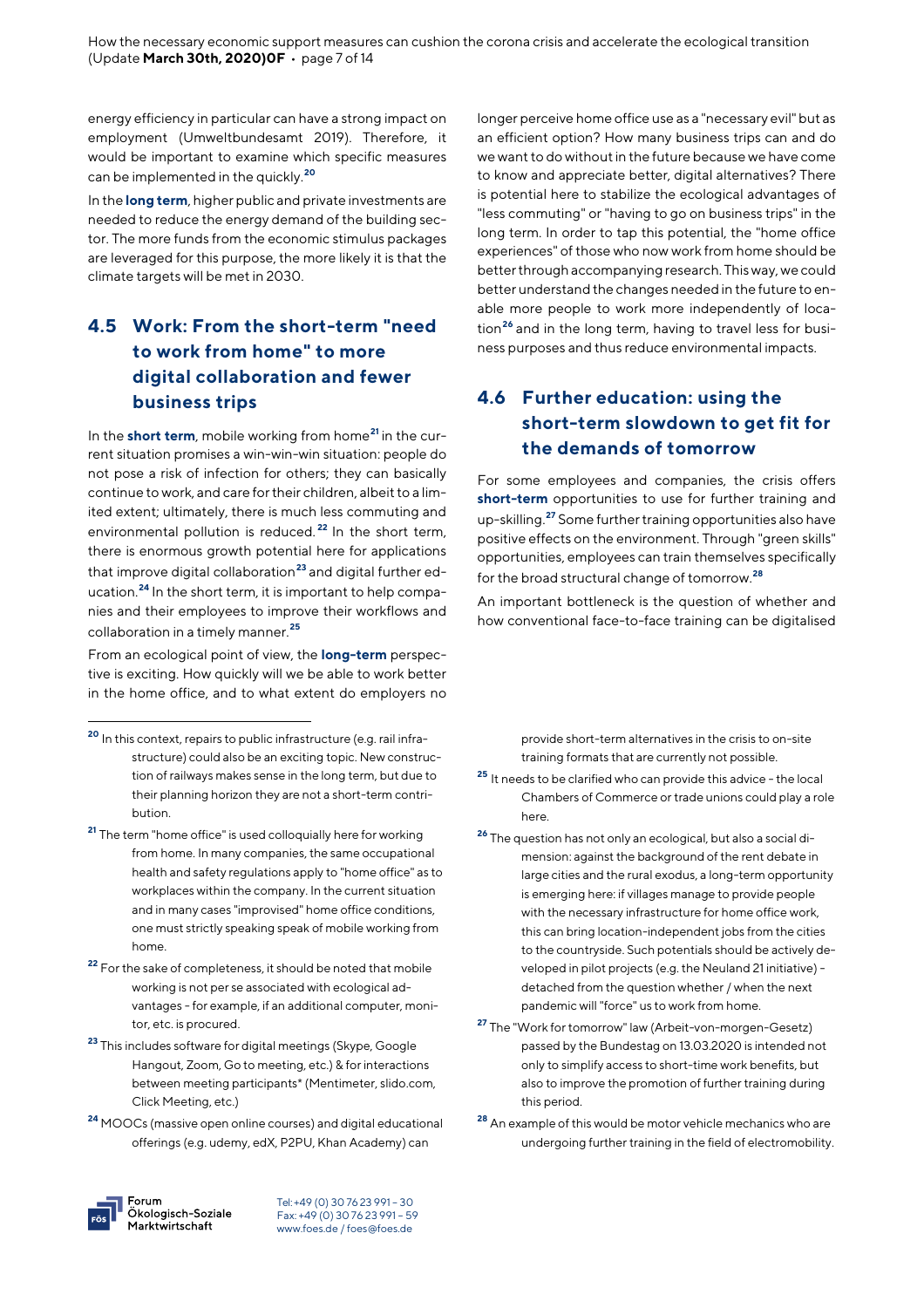so that those interested in further training can take advantage of these opportunities in a timely manner. **[29](#page-7-0)** Often, compulsory attendance is necessary to acquire certain certifications - but this attendance is not necessary for the simple transfer of knowledge. We should examine how such mandatory examinations can be made up for after the crisis.

In the **long term**, these considerations are important as to how we can use the time of the crisis for further training in order to make individual employees**[30](#page-7-1)** (and their companies) fit forthe coming structural change processes in their sectors - in order to guarantee long-term employment with good working conditions in Germany.

# **4.7 Energy prices: Reducing climatedamaging subsidies when oil prices are low**

In the **short term**, low crude oil prices may lead to a reduction in energy efficiency efforts (Birol 2020). At the same time, the situation offers a window of opportunity to tackle the \$160 billions of environmentally and climate-damaging subsidies for oil worldwide and to give a new impetus to the stalled international processes (for example in the G20 Peer Review process on reporting on environmentally harmful subsidies) to reduce subsidies. The International Monetary Fund publishes an update on global fossil fuel subsidies in May each year(Coady et al. 2019). Acceptance for the reduction of these subsidies could be higher due to the current low price level. **[31](#page-7-1)** In the **long term**, progress in this area would be doubly important - for fiscal and climate policy reasons. The dismantling of environmentally harmful subsidies (e.g. kerosene tax exemption and the diesel privilege) could release billions of euros that the state will need to finance the stimulus measures, while at the same time making enormous progress in moving away from fossil energy.

Forum Ökologisch-Soziale Marktwirtschaft

j

Tel: +49 (0) 30 76 23 991 – 30 Fax: +49 (0) 30 76 23 991 – 59 [www.foes.de /](http://www.foes.de/) [foes@foes.de](mailto:foes@foes.de)

# **4.8 Soziale Dimension priorisieren: kurzfristige Härten auffangen**

*"Environmentalissues are always distributional issues and distributional issues are always matters of justice"*

#### **Maja Göpel, Secretary-General German Advisory Council on Global Change (WBGU)**

In the **short term**, aid and investment packages can halt the economic downturn, secure jobs and stabilise companies. Economic aid and economic conjuncture measures have a distributional dimension per se and, depending on their design, benefit one group or another to a greater extent. This means that there is a risk that the way in which the crisis is combated will exacerbate the already existing inequality of income and wealth. Assets such as shares and bonds are disproportionately owned by wealthy people and are therefore drivers of inequality (see e.g. Runkel 2014, Kuhn et al. 2018). The falling real estate and asset prices of the 2008 financial crisis therefore interrupted the decades-long trend of growing inequality. Since then, however, inequality of income and wealth has risen sharply again in many countries (see e.g. Spannagel/Molitor 2019).

In the response to Covid-19, the social dimension of all measures must be examined more closely in order to ensure social acceptance of the aid and stimulus measures. State aid for large companies should not be given without conditions (see e.g. Lazonick et al. 2020) and the preservation of jobs must be clearly prioritised over shareholder value.

In the **long term**, distribution issues and people's perception that things are "fair" in our societies are very important. A social transformation towards sustainability also requires a greater degree of social cohesion. Inequality between rich and poor groups within our societies and in the international context has risen sharply: while the world's richest 1% receive more than 20% of global income, the poorest 50% receive less than 10% (WID 2018). Economic research also shows that the amount of assets now "hidden" in offshore tax havens has grown to 10% of global GDP over the last four decades and belongs to only the richest part of the

> offers, which can take place digitally, are often very strongly oriented towards office employees and their needs.

**<sup>31</sup>** Crisis situations can act as a catalyst for the reduction of environmentally harmful subsidies (see Bär et al. 2011).

<span id="page-7-0"></span>**<sup>29</sup>** The formulation here is deliberately "starting" - further training can certainly be completed even after the end of the crisis.

<span id="page-7-1"></span>**<sup>30</sup>** In the long term, the range of further training opportunities for "blue-collar" workers must be expanded. Today's existing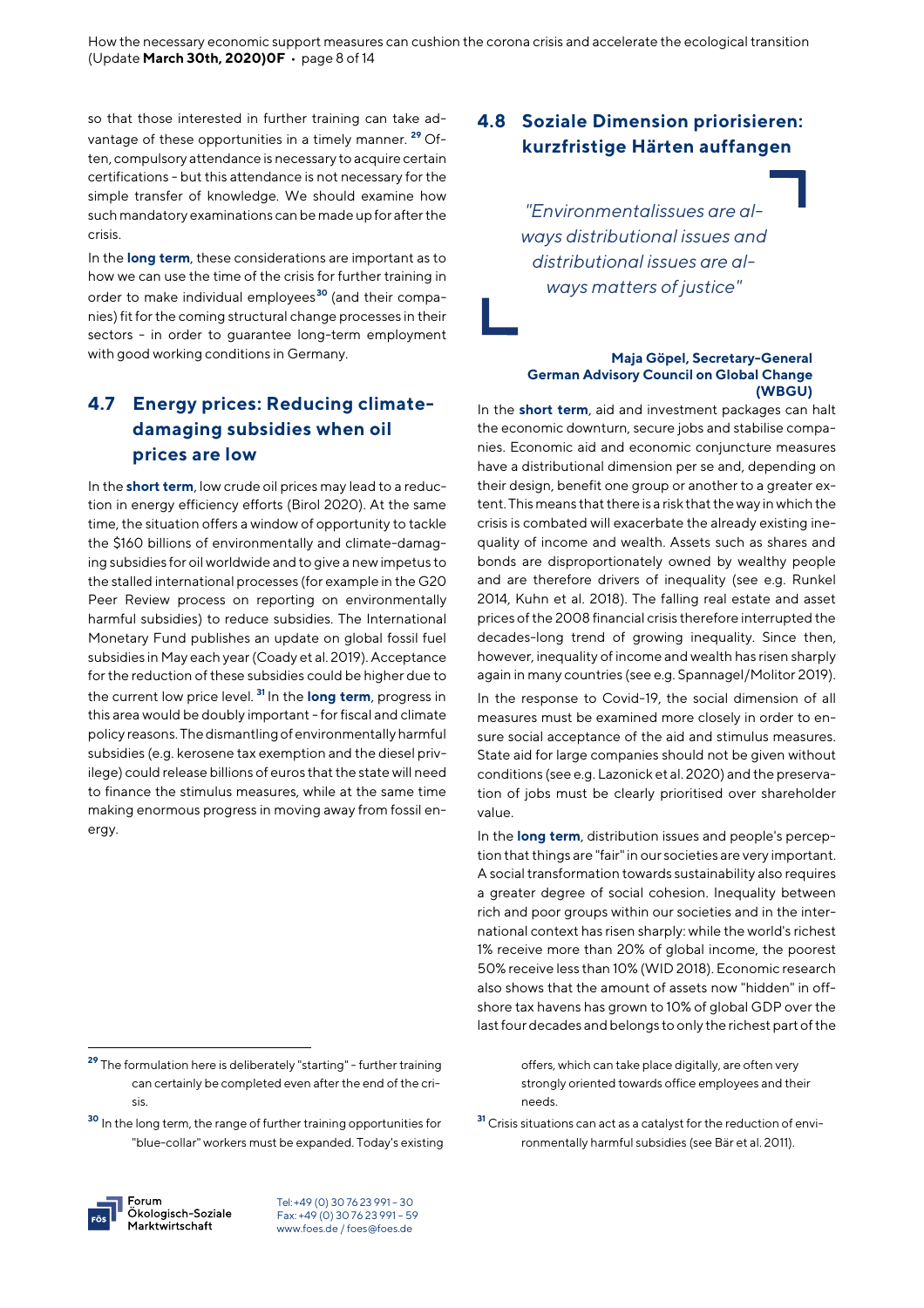richest 1% (Alstadsæter et al. 2018). The fact that huge assets can be "hidden" offshore from tax authorities harms us all, limits the ability of our communities to act (e.g. to finance health care systems) and polarises our societies.

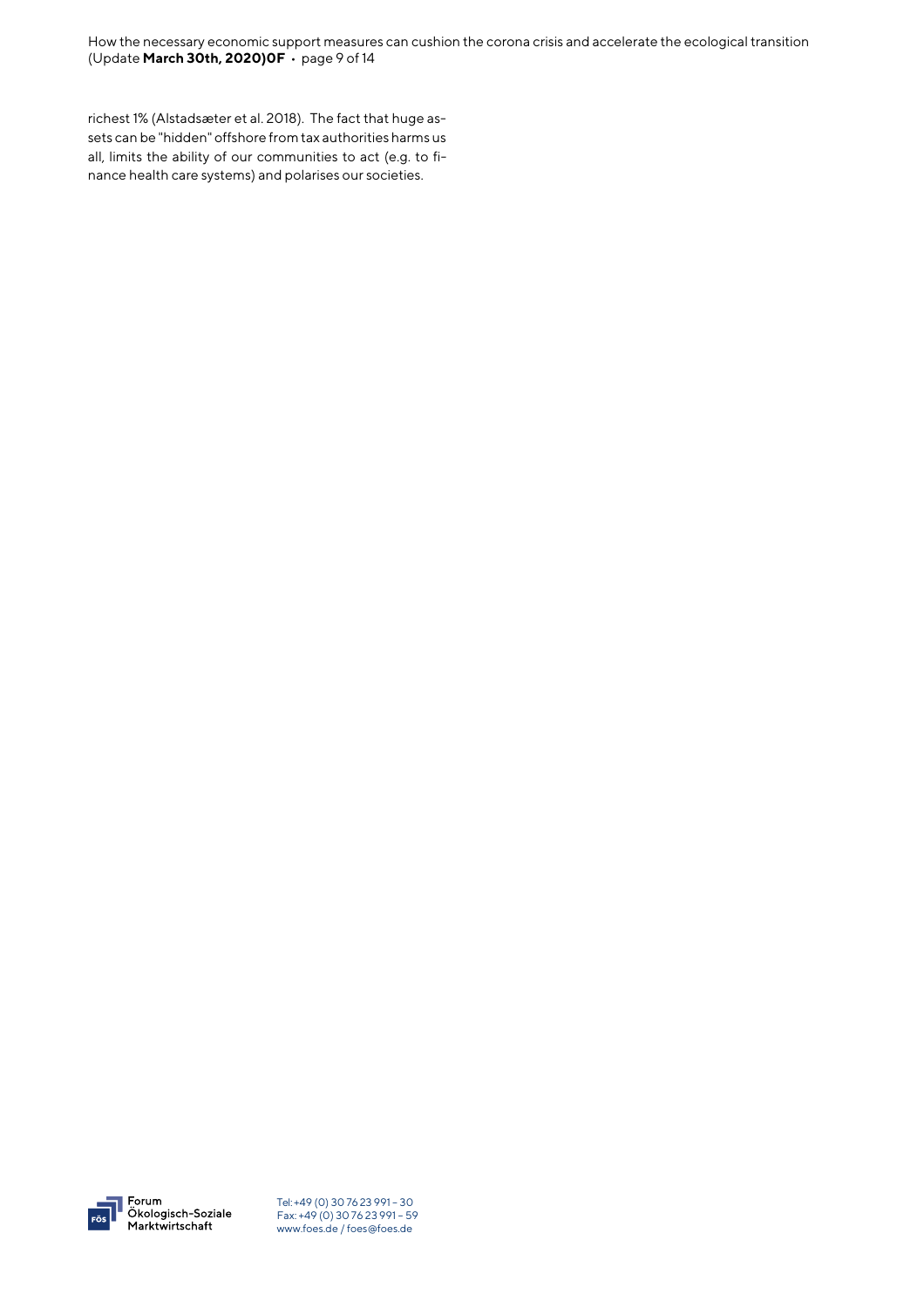How the necessary economic support measures can cushion the corona crisis and accelerate the ecological transition (Update **March 30th, 2020)0F** • page 10 of 14

#### **LITERATURE**

- Alstadsæter, A., Johannesen, N., & Zucman, G. (2018): Who owns the wealth in tax havens? Macro evidence and implications for global inequality. *Journal of Public Economics*, 162, 89-100. Available at: https://www.sciencedirect.com/science/article/abs/pii/S0047272718300082. Last accessed: 25.03.2020.
- Bär, H., Jacob, K., Meyer, E., Schlegelmilch, K. (2011): Wege zum Abbau umweltschädlicher Subventionen. Available at: http://www.foes.de/pdf/Studie Subventionsabbau fin.pdf. Last accessed: 27.7.2015.
- Bär, H., Jacob, K. (2013): Nachhaltige sektorale Strukturpolitik. In: von Hauff, M., Nguyen, Thuan (Hg.): Nachhaltige Wirtschaftspolitik. Baden-Baden. pp. 253–276.
- Bär, H., Runkel, M. (2020): Wie notwendige Wirtschaftshilfen die Corona-Krise abfedern und die ökologische Transformation beschleunigen können. In: FÖS Policy Brief. Jg. 2020, Nr. 03. Available at: https://foes.de/publikationen/2020/2020-03- FOES-Wirtschaftshilfen-Corona-Krise.pdf.
- Bareiß, T. (2020): Thomas Bareiß on Twitter: 'Nur weil hier immer noch manche glauben, dass der #Solardeckel oder die #Windabstand Regelung die dringendsten Problem sind: Wir haben gerade noch ein paar andere drängendere Themen zu bewältigen, die unser ganzes Land betreffen!! #coronavirus' / Twitter. Available at: https://twitter.com/thomas\_bareiss/status/1238761944363958275. Last accessed: 17.3.2020.
- Barteczko, A. (2020): EU should scrap emissions trading scheme, Polish official says. Artikel vom: Reuters. Available at: https://www.reuters.com/article/ushealth-coronavirus-poland-ets-idUSKBN2141RC. Last accessed: 20.3.2020.
- Birol, F. (2020): Put clean energy at the heart of stimulus plans to counter the coronavirus crisis – Analysis. Available at: https://www.iea.org/commentaries/putclean-energy-at-the-heart-of-stimulus-plans-tocounter-the-coronavirus-crisis. Last accessed: 17.3.2020.
- Bofinger, P., Dullien, S., Felbermayr, G., Fuest, C., Hüther, Michael, Südekum, J., Weder di Mauro, B. (2020): Wirtschaftliche Implikationen der Corona-Krise und wirtschaftspolitische Maßnahmen. Available at: https://www.iwkoeln.de/fileadmin/user\_upload/Studien/policy\_papers/PDF/2020/IW-Policy-Paper\_2020-COVID.pdf
- Bundesverband Solarwirtschaft (2020): Der Bundesverband Solarwirtschaft e.V. übt scharfe Kritik an der erneuten Verschiebung einer Entscheidung zum künftigen Ausbau von Solardächern in Deutschland › Bundesverband Solarwirtschaft. Available at: https://www.solarwirtschaft.de/2020/03/12/derbundesverband-solarwirtschaft-e-v-uebt-scharfekritik-an-der-erneuten-verschiebung-einer-entscheidung-zum-kuenftigen-ausbau-von-solardaechernin-deutschland/. Last accessed: 22.3.2020.
- Coady, D., Parry, I., Le, N.-P., Shang, B. (2019): Global Fossil Fuel Subsidies Remain Large: An Update Based on Country-Level Estimates IMF Working Paper Fiscal Affairs Department Global Fossil Fuel Subsidies Remain Large: An Update Based on Country-Level Estimates Prepared by. In: IMF Working Paper. Jg. 19, Nr. 89. Available at: https://www.imf.org/en/Publications/WP/Issues/2019/05/02/Global-Fossil-Fuel-Subsidies-Remain-Large-An-Update-Based-on-Country-Level-Estimates-46509
- Enkhardt, S. (2020): BSW-Solar fordert wegen Corona-Virus eine Fristverlängerung für Realisierung großer Photovoltaik-Projekten. Available at: https://www.pvmagazine.de/2020/03/17/bsw-solar-fordert-wegencorona-virus-eine-fristverlaengerung-fuer-realisierung-grosser-photovoltaik-projekten/. Last accessed: 17.3.2020.
- FÖS (2019): Die Finanzierung Deutschlands über Steuern auf Arbeit , Kapital und Umweltverschmutzung. Berlin.
- Gkantiragas, A. (2020): Why more than 500 political figures and academics globally have called for universal basic income in the fight against coronavirus. Available at: https://www.independent.co.uk/voices/letters/coronavirus-universal-basic-income-ubi-poverty-economy-business-migrants-a9408846.html. Last accessed: 22.3.2020.
- Haufe.de (2020): Grünen-Antrag abgelehnt: Förderung für Solarstrom droht das Aus. Available at: https://www.haufe.de/immobilien/wirtschaft-politik/eeg-gesetzentwurf-zur-streichung-von-solardeckel-liegt-vor\_84342\_504774.html. Last accessed: 17.3.2020.
- Kiani-Kreß, R. (2020): Höhere Luftverkehr-Steuer trotz Corona?: "Nicht die am stärksten betroffene Branche abkassieren". Available at: https://www.wiwo.de/my/unternehmen/dienstleister/hoehere-luftverkehr-steuer-trotzcorona-nicht-die-am-staerksten-betroffenebranche-abkassieren/25613896.html. Last accessed: 20.3.2020.
- Krugman, P. (2020): 3 Rules for the Trump Pandemic. Available at: https://www.nytimes.com/2020/03/19/opinion/trump-coronavirus.html. Last accessed: 22.3.2020.
- Kuhn, M., Schularick, M., Steins U. (2018): Asset prices and wealth inequality. Available at: https://voxeu.org/article/asset-prices-and-wealth-inequality. Last accessed: 25.03.2020.
- Lashof, D. (2020): US Coronavirus Response: 3 Principles for Sustainable Economic Stimulus. Available at: https://www.wri.org/blog/2020/03/coronavirus-USeconomic-stimulus. Last accessed: 21.3.2020.
- [Lazonick,](https://www.ineteconomics.org/research/experts/wlazonick) W., [Hopkins,](https://www.ineteconomics.org/research/experts/mhopkins) M[.,](https://www.ineteconomics.org/research/experts/kjacobson) [Jacobson,](https://www.ineteconomics.org/research/experts/kjacobson) [K., Palladino,](https://www.ineteconomics.org/research/experts/lPalladino) [L., Er](https://www.ineteconomics.org/research/experts/mustafaerdemsakinc)[dem Sakinç,](https://www.ineteconomics.org/research/experts/mustafaerdemsakinc) M.[, Tulum,](https://www.ineteconomics.org/research/experts/Tulum) Ö. (2020): 4 Ways to Eradicate the Corporate Disease That is Worsening the Covid-19 Pandemic. Available at: https://www.ineteconomics.org/perspectives/blog/4-ways-to-eradicate-the-

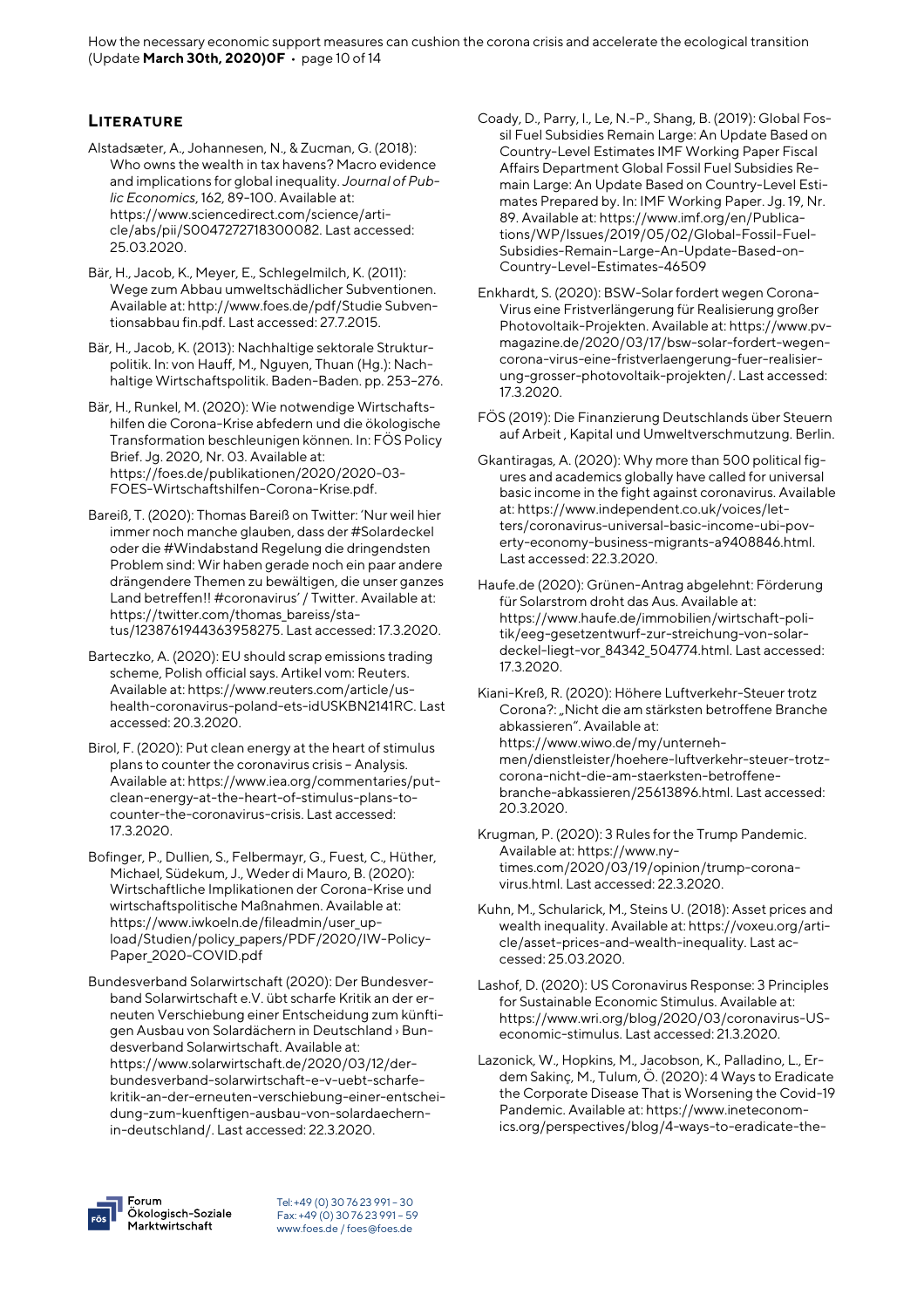corporate-disease-that-is-worsening-the-covid-19 pandemic. Last accessed: 25.03.2020.

- Morgan, S. (2020): Coronavirus: EU to suspend 'ghost flights' rule for 4 months. Available at: https://www.euractiv.com/section/aviation/news/coronavirus-eu-to-suspend-ghost-flightsrule-for-4-months/. Last accessed: 18.3.2020.
- Mortsiefer, H. (2020): Corona löst Kettenreaktion in der Autoindustrie aus - Tagesspiegel Background. Available at: https://background.tagesspiegel.de/mobilitaet-transport/corona-loest-kettenreaktion-in-derautoindustrie-aus. Last accessed: 24.3.2020.
- ntv (2020): Wirtschaftskrise wegen Corona: FDP befürwortet Pause bei Umweltgesetzen - n-tv.de. Available at: https://www.n-tv.de/wirtschaft/FDP-befuerwortet-Pause-bei-Umweltgesetzen-article21653378.html. Last accessed: 20.3.2020.
- OECD (2020): Coronavirus: The world economy at risk. Paris.
- Quartz (2020): Government bailouts are beginning: We're keeping track. Available at: https://qz.com/1819776/here-are-the-coronavirusbailouts-being-prepared-around-the-world/. Last accessed am: 26.3.2020.
- RND (2020): FDP fordert Aufschub der Steuererhöhung für Flugtickets. Available at: https://www.rnd.de/politik/fdp-fordert-aufschub-der-steuererhohung-furflugtickets-RS7P5HLI64UIJW2ACN3RA7SPKY.html. Last accessed: 17.3.2020.
- Simon, F. (2020): Green Deal facing delays due to coronavirus, EU admits. Available at: https://www.euractiv.com/section/energy-environment/news/green-deal-facing-delays-due-to-coronavirus-eu-admits/. Last accessed: 20.3.2020.
- SPIEGEL (2020): Coronavirus: Sars-CoV-2 kann bis zu drei Tage auf Plastik überleben - DER SPIEGEL - Wissenschaft. Available at: https://www.spiegel.de/wissenschaft/medizin/coronavirus-so-lange-ueberdauert-sars-cov-2-auf-oberflaechen-a-f84ce281 cac3-42e9-a52a-b1e2f035f56d. Last accessed: 17.3.2020.
- Stern, N. H., Britain, G., Treasury, H. M. (2006): Stern Review: The economics of climate change. Available at: http://www.hm-treasury.gov.uk/d/bowes\_1.pdf. Last accessed: 1.4.2014.

Thöne, M. (2020): Von der Schwierigkeit, tragfähig in die Zukunft zu investieren. Und wie es doch zu schaffen ist Plus Nachbemerkung: Zukunftsinvestitionen in Zeiten der Corona‐Pandemie. Available at: http://www.fifokoeln.org/images/stories/fifo-dp%2020- 02%20thne%20zukunftsinvestitionen-corona.pdf.

Trading Economics (2019): Country List Government Debt to GDP. Available at: https://tradingeconomics.com/country-list/government-debt-to-gdp. Last accessed: 26.3.2020.

- Umweltbundesamt (2019): Ökonomische Indikatoren von Maßnahmen zur Steigerung der Energieeffizienz: Investitionen, Umsätze und Beschäftigung in ausgewählten Bereichen. Dessau-Roßlau; Berlin.
- Walker, P. (2020): Why not encourage cycling during the coronavirus lockdown?. Artikel vom: The Guardian. Available at: https://www.theguardian.com/environment/bike-blog/2020/mar/20/why-not-encouragecycling-during-the-coronavirus-lockdown. Last accessed: 22.3.2020.
- WID (2018): World Inequality Report 2018. Available at: https://wir2018.wid.world/. Last access: 25.03.2020.
- Wood Mackenzie (2020): Coronavirus impact update: Week of March 16: Report brochure and key takeaways. Available at: https://www.woodmac.com/news/opinion/how-italys-lockdown-is-affecting-power-demand/.

**IMPRINT** 

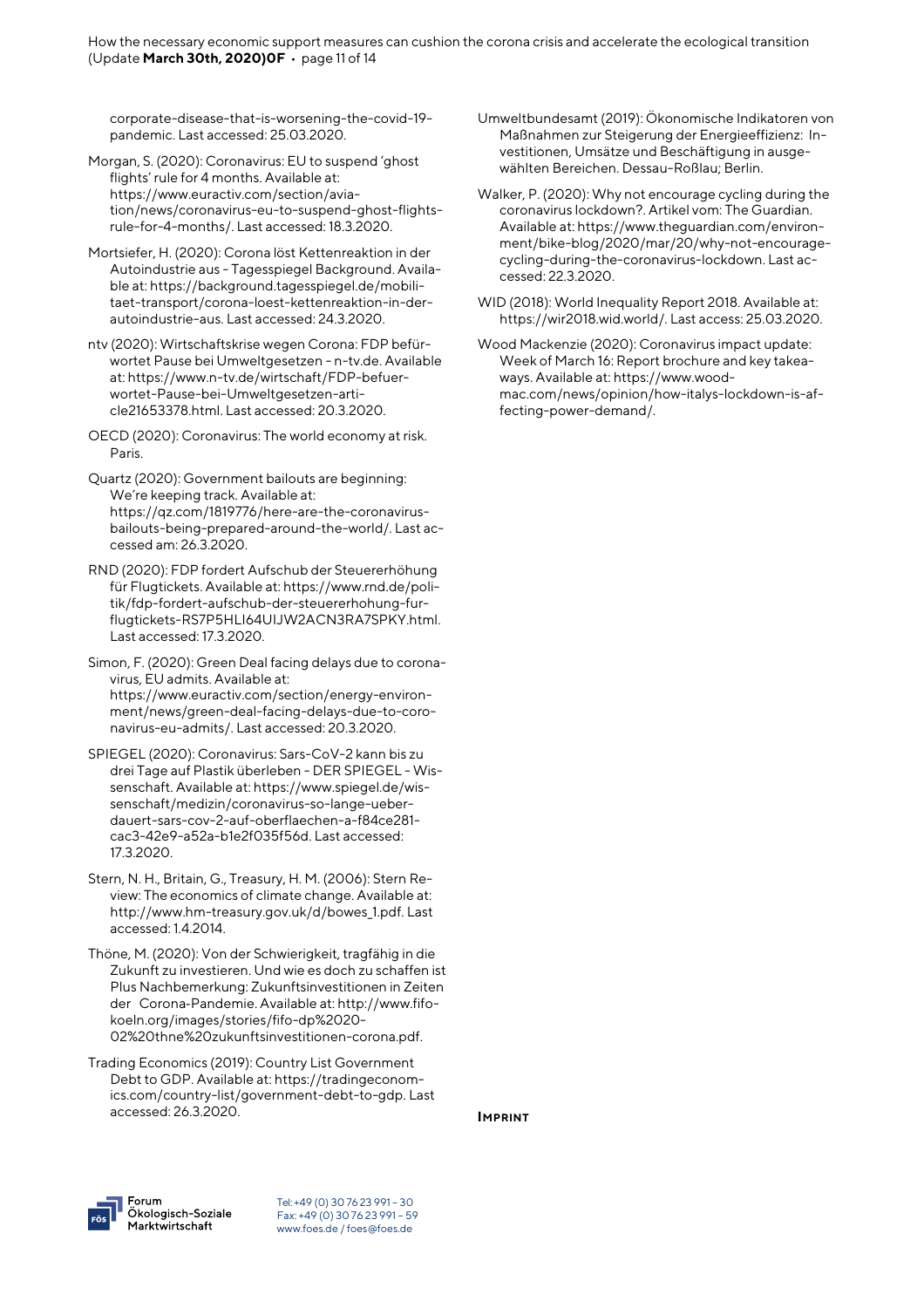How the necessary economic support measures can cushion the corona crisis and accelerate the ecological transition (Update **March 30th, 2020)0F** • page 12 of 14

Forum Ökologisch-Soziale Marktwirtschaft (FÖS) / Green Budget Germany 10827 Berlin [www.foes.de](http://www.foes.de/)

Schwedenstraße 15

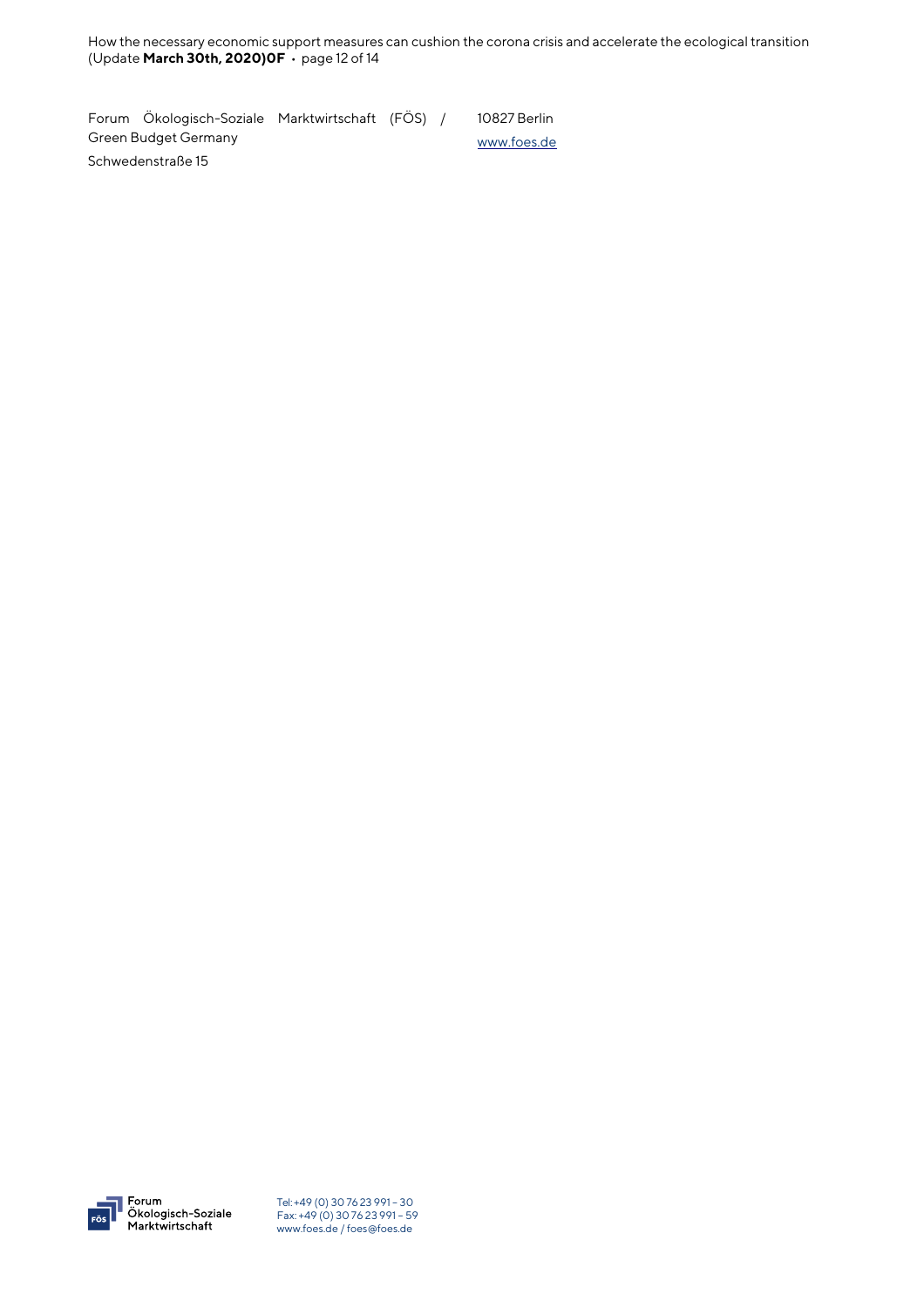How the necessary economic support measures can cushion the corona crisis and accelerate the ecological transition (Update **March 30th, 2020)0F** • page 13 of 14

#### **Table 1: Overview national and international policy measures (as of March 19th, 2020)**

| <b>Measure</b>                                                    | Country /<br>institution          | <b>Description</b>                                                                                                                                                                                                                              | Source(s)       |  |
|-------------------------------------------------------------------|-----------------------------------|-------------------------------------------------------------------------------------------------------------------------------------------------------------------------------------------------------------------------------------------------|-----------------|--|
| <b>Fiscal policy measures</b>                                     |                                   |                                                                                                                                                                                                                                                 |                 |  |
| Wage subsidies,<br>wage subsidies                                 | DE                                | Short-time work allowance: Employment agency or unemployment insurance<br>pays compensation for lost wages through short-time work.                                                                                                             | 4, 10           |  |
|                                                                   | FR.                               | France plans to support short-term unemployed as well as the continued<br>payment of wages for parents during school and daycare closings etc.                                                                                                  | 8,10            |  |
|                                                                   | ΙT                                | State subsidy for severance payments for redundant workers.                                                                                                                                                                                     | 8               |  |
|                                                                   | <b>OUT</b>                        | Wage subsidies for small and medium-sized companies. Wage subsidies for<br>trainees and trainees.                                                                                                                                               | 6               |  |
|                                                                   | <b>DK</b>                         | The state will take on 75% of the wages of threatened jobs in the next three<br>months (with> 50 layoffs or 30% of the workforce).                                                                                                              | 7               |  |
| Deferral or support of<br>social security contribu-<br>tions etc. | DE, FR, ES                        |                                                                                                                                                                                                                                                 | 8th             |  |
|                                                                   | <b>OUT</b>                        | Subsidies for social welfare recipients.                                                                                                                                                                                                        | 6               |  |
|                                                                   | <b>UK</b>                         | Three-month "payment leave" for households with payment difficulties with<br>mortgages.                                                                                                                                                         | 8th             |  |
| Tax cuts                                                          | UK                                | Property taxes are suspended for one year                                                                                                                                                                                                       | 8th             |  |
| <b>Tax deferral</b>                                               | DE, FR, IT,<br>UK, US             | The tax payment (e.g. trade and corporation tax) can be postponed.                                                                                                                                                                              | 8,10            |  |
|                                                                   | IT                                | Deferral of mortgage payments, electricity and energy bills etc.                                                                                                                                                                                | 8th             |  |
| <b>Direct subsidies</b>                                           | EU                                | EU countries can pay companies up to EUR 500,000 in direct financial<br>aid. Relaxation of the guidelines on national aid and the rules of the Stability<br>and Growth Pact ("debt cover"). Investment initiative from the Structural<br>Funds. | 3, 4            |  |
| Government loans and<br>loan guarantees                           | DE, FR, IT,<br>US.                |                                                                                                                                                                                                                                                 | 8,10            |  |
|                                                                   | IT.                               | € 100 billion loan guarantees for small and medium-sized companies                                                                                                                                                                              | 8th             |  |
| <b>Monetary policy measures</b>                                   |                                   |                                                                                                                                                                                                                                                 |                 |  |
| Interest rate cuts                                                | USA, CA,<br>AUS, CHN              | Key interest rate cut                                                                                                                                                                                                                           | 1, 6, 10        |  |
| Liquidity support, lend-<br>ing                                   | JP, USA                           |                                                                                                                                                                                                                                                 | 1,10            |  |
|                                                                   | <b>ECB</b>                        | Banks in the euro area will have access to a three-digit billion amount in the<br>next three months (bridge financing)                                                                                                                          | 3               |  |
| <b>Purchases of bonds,</b><br>stocks etc.                         | <b>ECB</b>                        | since Nov. 2019, focus now on corporate bonds                                                                                                                                                                                                   | 2,10            |  |
|                                                                   | JP                                | The Japanese central bank will buy ETFs for around \$113 billion in 2020.<br>Another around \$18 billion will be set aside.                                                                                                                     | 10              |  |
| Lending                                                           | ECB                               | Long-term tenders to banks                                                                                                                                                                                                                      | 2               |  |
|                                                                   | <b>UK</b>                         | Lending to companies (via banks)                                                                                                                                                                                                                | $\mathbf{2}$    |  |
| "Helicopter money"<br>(direct payments to citi-<br>zens)          | HK                                | the equivalent of around 1,200 euros for all adult citizens                                                                                                                                                                                     | $\overline{c}$  |  |
|                                                                   | IT                                | 500 euros for self-employed; Cash bonus for people who work during the<br>lockdown (e.g. taxi driver, postman).                                                                                                                                 | 8               |  |
|                                                                   | US                                | U.S. citizens are said to receive at least a \$1,000 check from the federal<br>government. If need be, more will follow.                                                                                                                        | 12 <sup>2</sup> |  |
| World Bank, development banks etc.                                |                                   |                                                                                                                                                                                                                                                 |                 |  |
|                                                                   | <b>IMF</b><br>(internation<br>al) | Affected (developing) countries have access to \$50 billion via the Rapid Fi-<br>nancing Instrument (RFI) and Rapid Credit Facility (RCF). Other instruments<br>are available.                                                                  | 1, 5            |  |
|                                                                   | Weltbank<br>(internation<br>al)   | \$12 billion in emergency aid to developing countries, including through the<br>International Bank for Reconstruction and Development.                                                                                                          | 11              |  |



Forum<br>Ökologisch-Soziale<br>Marktwirtschaft